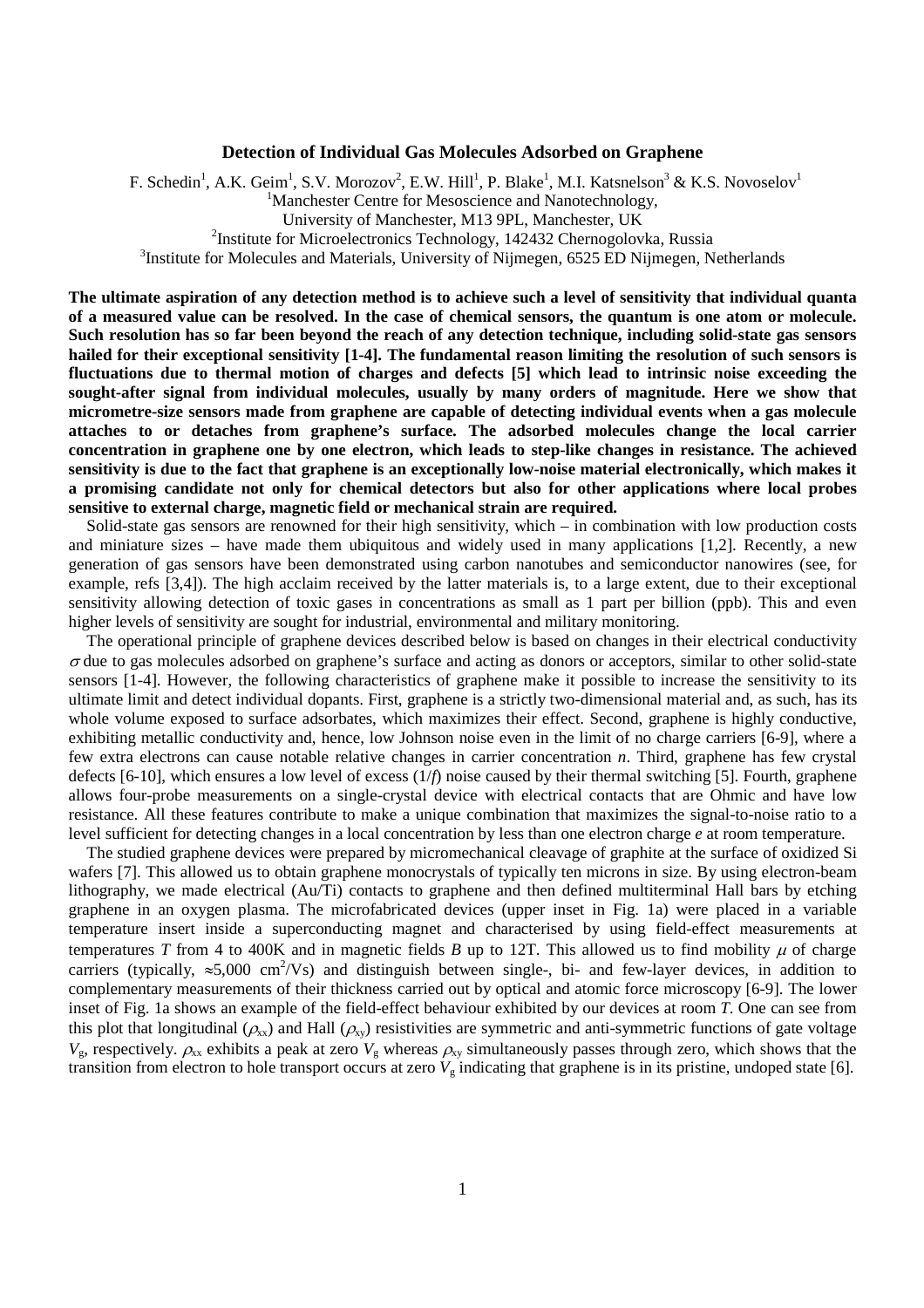To assess the effect of gaseous chemicals on graphene devices, the insert was evacuated and then connected to a relatively large (5 litre) glass volume containing a selected chemical strongly diluted in pure helium or nitrogen at atmospheric pressure. Figure 1b shows the response of zero-field resistivity  $\rho$  $=\rho_{xx}(B=0)=1/\sigma$  to NO<sub>2</sub>, NH<sub>3</sub>, H<sub>2</sub>O and CO in concentrations *C* of 1 part per million (ppm). One can see large, easily detectable changes that occurred within 1 min and, for the case of  $NO<sub>2</sub>$ , practically immediately after letting the chemicals in. The initial rapid response was followed by a region of saturation, in which the resistivity changed relatively slowly. We attribute this region to redistribution of adsorbed gas molecules between different surfaces in the insert. After a nearequilibrium state was reached, we evacuated the container again, which led only to small and slow changes in  $\rho$  (region III in Fig. 1b), indicating that adsorbed molecules were strongly attached to the graphene devices at room *T*. Nevertheless, we found that the initial undoped state could be recovered by annealing at 150ºC in vacuum (region IV). Repetitive exposure-annealing cycles showed no "poisoning" effects of these chemicals (that is, the devices could be annealed back to their initial state). A short-time UV illumination offered an alternative to thermal annealing.

To gain further information about the observed chemical response, we simultaneously measured changes in  $\rho_{xx}$  and  $\rho_{xy}$  caused by gas exposure, which allowed us to find directly a) concentrations ∆*n* of chemically induced charge carriers, b) their sign and c) mobilities. The Hall measurements revealed that  $NO<sub>2</sub>$ ,  $H<sub>2</sub>O$  and iodine acted as acceptors whereas  $NH<sub>3</sub>$ , CO and ethanol were donors. We also found that, under the same exposure conditions, ∆*n* depended linearly on concentration *C* of an examined chemical (see Fig. 1a). In order to achieve the linear conductance response we electrically biased our devices (by more than  $\pm 10V$ ) to higher-concentration regions, away from the neutrality point (NP), so that both  $\sigma = ne\mu$  and Hall conductivity  $\sigma_{xy} = 1/\rho_{xy} = ne/B$  were proportional to *n* (see lower inset of Fig. 1a) [6-9]. The linear response as a function of *C* should greatly simplify the use of graphene-based sensors in practical terms.

Chemical doping also induced impurities in graphene in concentrations  $N_i = \Delta n$ . However, despite these additional scatterers, we found no notable changes in  $\mu$ even for  $N_i$  exceeding  $10^{12}$ cm<sup>-2</sup>. Figure 2 illustrates this unexpected observation by showing the electric field effect in a device repeatedly doped with  $NO<sub>2</sub>$ . One can see the V-shaped  $\sigma(V_{\rm g})$ -curves characteristic for graphene [6-9]. Their slopes away from NP provide a



Figure 1. Sensitivity of graphene to chemical doping. (**a**) – Concentration ∆*n* of chemically-induced charge carriers in single-layer graphene exposed to different concentrations *C* of NO<sub>2</sub>. Upper inset: scanning-electron micrograph of this device (in false colours matching those seen in visible optics). The scale of the micrograph is given by the width of the Hall bar, which is 1µm. Lower inset: Characterisation of the graphene device by using the electric field effect. By applying positive (negative)  $V<sub>q</sub>$  between the Si wafer and graphene, we induced electrons (holes) in graphene in concentrations *n*=α·*V*g. The coefficient α≈7.2·1010cm-2/V was found from Hall effect measurements [6-9]. To measure Hall resistivity  $\rho_{xy}$ ,  $B = 1T$  was applied perpendicular to graphene's surface. (**b**) – Changes in resistivity <sup>ρ</sup> at zero *B* caused by graphene's exposure to various gases diluted in concentration 1 ppm. The positive (negative) sign of changes is chosen here to indicate electron (hole) doping. Region I – the device is in vacuum prior to its exposure; II – exposure to a 5 litre volume of a diluted chemical; III – evacuation of the experimental setup; and IV – annealing at 150ºC. The response time was limited by our gas-handling system and a several-second delay in our lock-in based measurements. Note that the annealing caused an initial spikelike response in  $\rho$ , which lasted for a few minutes and was generally irreproducible. For clarity, this transient region between III and IV is omitted, as indicated in the figure.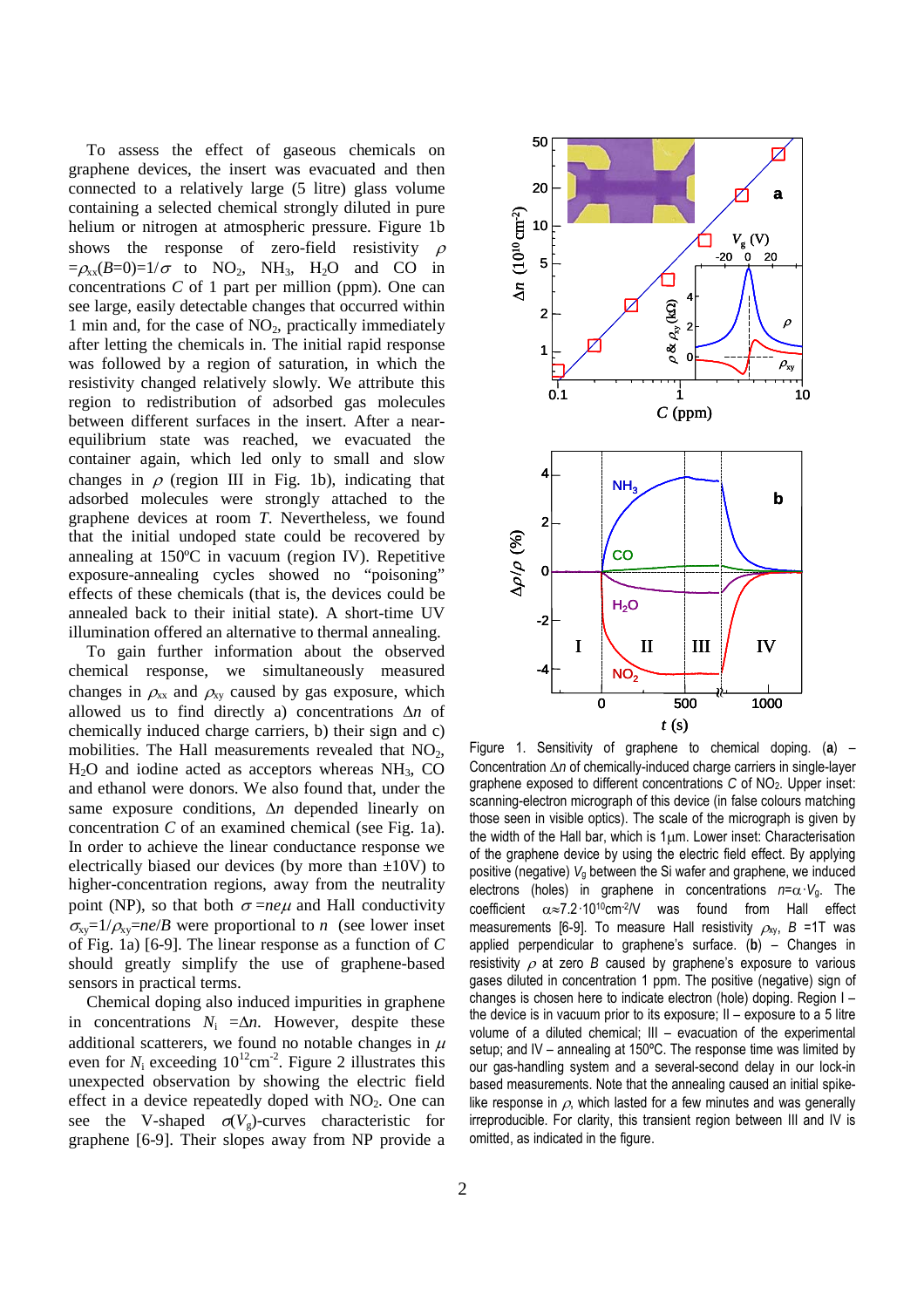measure of impurity scattering (so-called fieldeffect mobility  $\mu =\Delta \sigma / \Delta ne =\Delta \sigma / e \alpha \Delta V_g$ . The chemical doping only shifted the curves as a whole, without any significant changes in their shape, except for the fact that the curves became broader around NP (the latter effect is discussed in Supplementary Information). The parallel shift unambiguously proves that the chemical doping did not affect scattering rates. Complementary measurements in magnetic field showed that the Hall-effect mobility  $\mu = \rho_{xy}/\rho_{xx}B$  was also unaffected by the doping and exhibited values very close to those determined from the electric field effect. Further analysis yields that chemicallyinduced ionized impurities in graphene in concentrations  $>10^{12}$  cm<sup>-2</sup> (that is, less than 10 nm apart) should not be a limiting factor for  $\mu$  until it reaches values of the order of  $10^5$  cm<sup>2</sup>/Vs, which translates into the mean free path as large as  $\approx$ 1µm (see Supplementary Information). This is in striking contrast with conventional 2D systems, in which so high densities of charged impurities are detrimental for ballistic transport, and also disagrees by a factor of >10 with recent theoretical estimates for the case of graphene [11-13]. Our observations clearly raise doubts about charged impurities being the scatterers that currently limit  $\mu$  in graphene [11-13]. In Supplementary Information, we show that a fewnm-thick layer of absorbed water provides sufficient dielectric screening to explain the suppressed scattering on charged impurities. We also suggest there that microscopic corrugations of a graphene sheet [14,15] could be dominant scatterers.



Figure 2. Constant mobility of charge carriers in graphene with increasing chemical doping. Conductivity  $\sigma$  of single-layer graphene away from the neutrality point changes approximately linearly with increasing  $V<sub>g</sub>$  and the steepness of  $\sigma(V_0)$ -curves (away from the NP) characterizes mobility  $\mu$ [6-9]. Doping with NO2 adds holes but also induces charged impurities. The latter apparently do not affect the mobility of either electrons or holes. The parallel shift implies a negligible scattering effect of the charged impurities induced by chemical doping. The open symbols on the curves indicate the same total concentration of holes  $n<sub>i</sub>$  as found from Hall measurements. The practically constant  $\sigma$  for the same  $n_i$  yields that the absolute mobility  $u = \sigma/ne$  as well as the Hall mobility are unaffected by chemical doping. For further analysis and discussions, see Supplementary Information.

The detection limit for solid state gas sensors is usually defined as the minimal concentration that causes a signal exceeding sensors' intrinsic noise [1-4]. In this respect, a typical noise level in our devices  $\Delta \rho / \rho \approx 10^{-4}$  (see Fig. 1b) translates into the detection limit of the order of 1 ppb. This already puts graphene on par with other materials used for most sensitive gas sensors [1-4]. Furthermore, to demonstrate the fundamental limit for the sensitivity of graphene-based gas sensors, we optimised our devices and measurements as described in Supplementary Information. In brief, we used high driving currents to suppress the Johnson noise, annealed devices close to NP, where relative changes in *n* were largest for the same amount of chemical doping, and used few-layer graphene (typically, 3 to 5 layers), which allowed a contact resistance of  $\approx 50$  Ohm, much lower than for single-layer graphene. We also employed the Hall geometry that provided the largest response to small changes in *n* near NP (see lower inset in Fig. 1a). In addition, this measurement geometry minimises the sensitive area to the central region of the Hall cross  $(\approx 1 \mu m^2)$  in size) and allows changes in  $\rho_{xy}$  to be calibrated directly in terms of charge transfer by comparing the chemically-induced signal with the known response to *V*g. The latter is important for the low-concentration region where the response of  $\rho_{xy}$  to changes in *n* is steepest but there is no simple relation between  $\rho_{xy}$  and *n*.

Figure 3 shows changes in  $\rho_{xy}$  caused by adsorption and desorption of individual gas molecules. In these experiments, we first annealed our devices close to the pristine state and then exposed them to a small leak of strongly diluted NO<sub>2</sub>, which was adjusted so that  $\rho_{xy}$  remained nearly constant over several minutes (that is, we tuned the system close to thermal equilibrium where the number of adsorption and desorption events within the Hall cross area was reasonably small). In this regime, the chemically-induced changes in  $\rho_{xy}$  were no longer smooth but occurred in a step-like manner as shown in Fig. 3a (blue curve). If we closed the leak and started evacuate the sample space, similar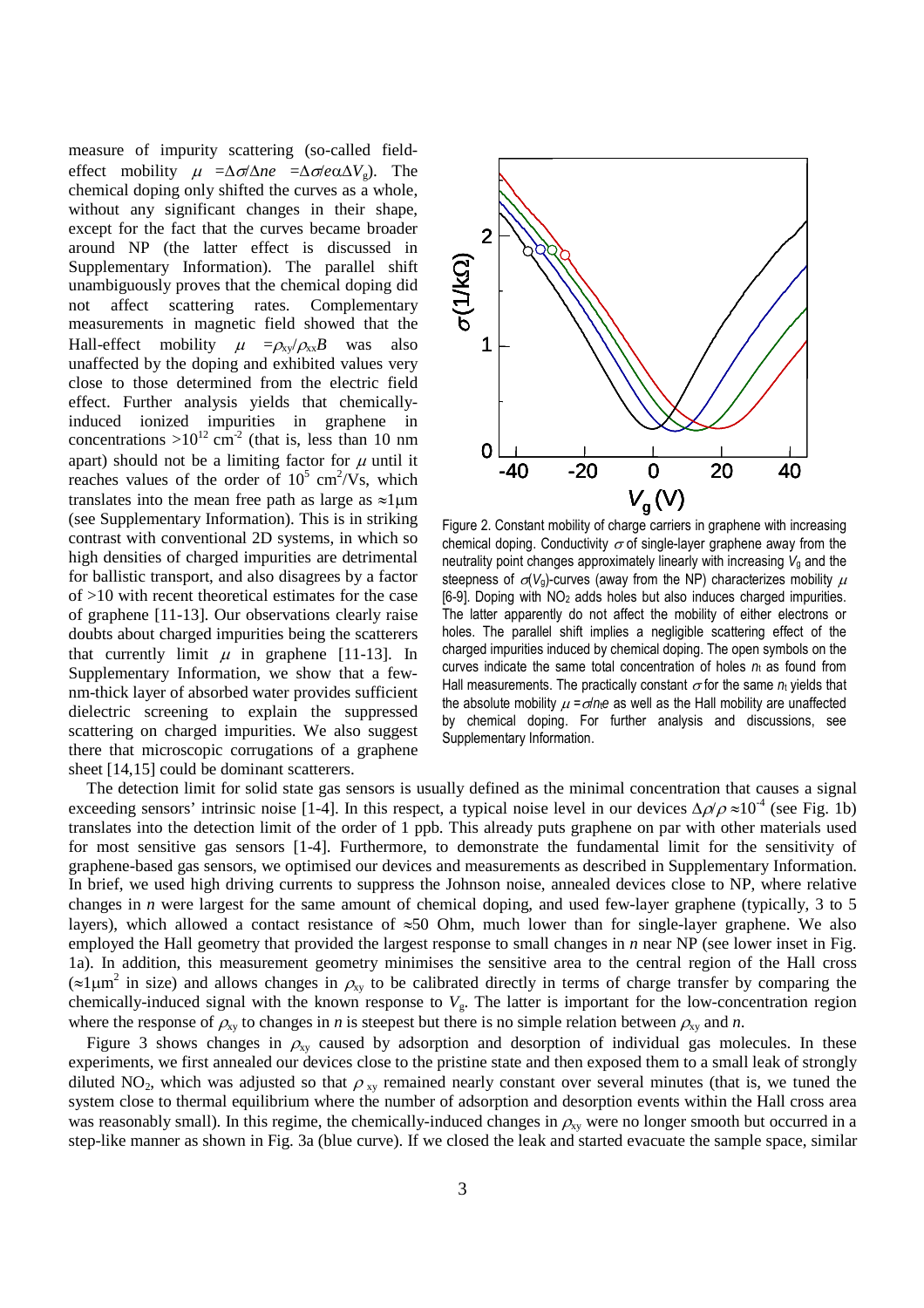

Figure 3. Single-molecule detection. (**a**) – examples of changes in Hall resistivity observed near the neutrality point (|*n*| <1011cm-2) during adsorption of strongly diluted NO2 (blue curve) and its desorption in vacuum at 50C (red). The green curve is a reference – the same device thoroughly annealed and then exposed to pure He. The curves are for a 3-layer device in *B* =10T. The grid lines correspond to changes in  $ρ<sub>xy</sub>$ caused by adding one electron charge  $e$  ( $\delta R \approx 2.5$  Ohm), as calibrated in independent measurements by varying  $V_4$ . For the blue curve, the device was exposed to 1 ppm of NO2 leaking at a rate of ≈10-3 mbar⋅l/s. (**b,c**) - Statistical distribution of step heights δ*R* in this device without its exposure to NO<sub>2</sub> (in helium) (b) and during a slow desorption of NO<sub>2</sub> (c). For this analysis, all changes in  $\rho_N$  larger than 0.5 Ohm and quicker than 10s (lock-in time constant was 1s making the response time of ≈6s) were recorded as individual steps. The dotted curves are automated Gaussian fits (see Supplementary Information).

steps occurred but predominantly in the opposite direction (red curve). For finer control of adsorption/desorption rates, we found it useful to slightly adjust temperature while keeping the same leak rate. The characteristic size δ*R* of the observed steps in terms of Ohms depended on *B*, the number of graphene layers and, also, varied strongly from one device to another, reflecting the fact that the steepness of  $\rho_{xy}$ -curves near NP (see Fig. 1a) could be different for different devices [6-9]. However, when the steps were recalibrated in terms of equivalent changes in  $V_g$ , we found that in order to achieve the typical value of  $\delta R$  it always required exactly the same voltage changes  $\approx 1.5 \text{mV}$ , for all our 1μm devices and independently of *B*. The latter value corresponds to Δ*n* ≈10<sup>8</sup>cm<sup>-2</sup> and translates into one electron charge *e* removed from or added to the area of  $1x1\mu m^2$  of the Hall cross (note that changes in  $\rho_{xy}$  as a function of  $V_g$ were smooth, that is, no charge quantization in the devices' transport characteristics occurred – as expected). As a reference, we repeated the same measurements for devices annealed for 2 days at 150C and found no or very few steps (green curve).

The curves shown in Fig 3a clearly suggest individual adsorption and desorption events but statistical analysis is required to prove this. To this end, we recorded a large number of curves such as that in Fig. 3a ( $\approx 100$  hours on continuous recording). The resulting histograms with and without exposure to  $NO<sub>2</sub>$  are plotted in Fig. 3b,c (histogram for another device is shown in Supplementary Information). The reference curves exhibited many small (positive and negative) steps, which gave rise to a "noise peak" at small δ*R*. Large steps were rare. On the contrary, slow adsorption of NO2 or its subsequent desorption led to many large, single-electron steps. The steps were not equal in size, as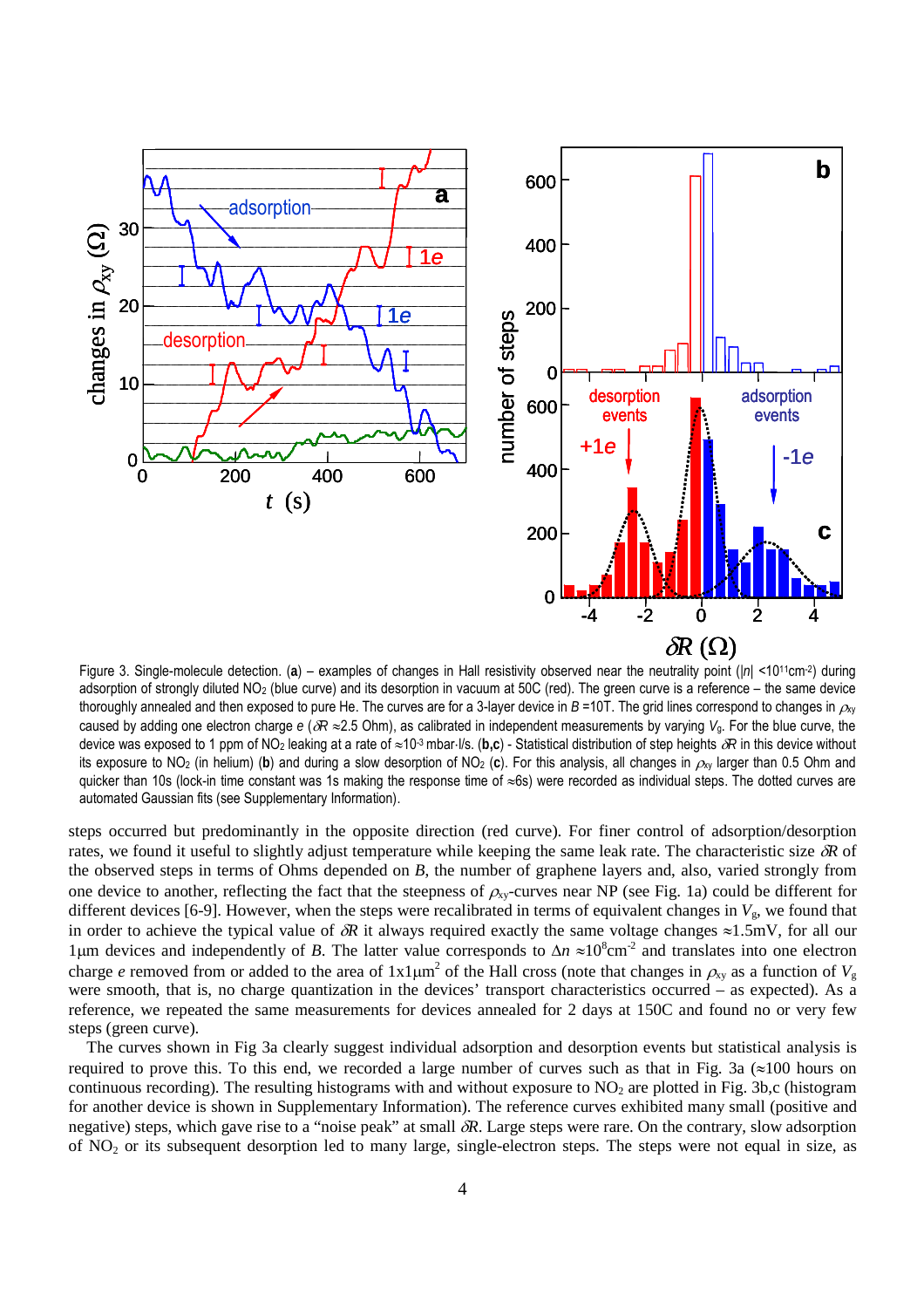expected, because gas molecules could be adsorbed anywhere including fringes of the sensitive area, which should result in varying contributions. Moreover, because of a finite time constant (1 sec) used in these sensitive measurements, random resistance fluctuations could overlap with individual steps either enhancing or reducing them and, also, different events could overlap in time occasionally (like the largest step on the red curve in Fig. 3a, which has a quadruple height). The corresponding histogram (Fig. 3c) shows the same "noise peak" as the reference in Fig. 3b but, in addition, there appear two extra maxima that are centred at a value of δ*R*, which corresponds to removing/adding one acceptor from the detection area. The asymmetry in the statistical distribution in Fig. 3c corresponds to the fact that single-acceptor steps occur predominantly in one direction, that is,  $NO<sub>2</sub>$  on-average desorbs from graphene's surface in this particular experiment. The observed behaviour leaves no doubt that the changes in graphene conductivity during chemical exposure were quantized, with each event signalling adsorption or desorption of a single  $NO<sub>2</sub>$  molecule. Similar behaviour was also observed for the case of  $NH<sub>3</sub>$ .

To conclude, graphene-based gas sensors allow the ultimate sensitivity such that the adsorption of individual gas molecules could be detected for the first time. Large arrays of such sensors would increase the catchment area [16], allowing higher sensitivity for short-time exposures and the detection of active (toxic) gases in as minute concentrations as practically desirable. The epitaxial growth of few-layer graphene [17,18] offers a realistic promise of mass production of such devices. Our experiments also show that graphene is sufficiently electronically quiet to be used in single-electron detectors operational at room temperature [19] and in ultra-sensitive sensors of magnetic field or mechanical strain [20], in which the resolution is often limited by 1/*f*-noise. Equally important [21,22] is the demonstrated possibility of chemical doping of graphene by both electrons and holes in high concentrations without deterioration of its mobility. This should allow microfabrication of *p*-*n* junctions, which attract significant interest from the point of view of both fundamental physics and applications. Despite its short history, graphene is considered to be a promising material for electronics by both academic and industrial researchers [6,17,22], and the possibility of its chemical doping improves further the prospects of graphene-based electronics.

We thank Sankar Das Sarma, Allan MacDonald and Vladimir Falko for illuminating discussions. This work was supported by EPSRC (UK) and the Royal Society. M.I.K. acknowledges financial support from FOM (Netherlands). Correspondence and requests for materials should be addressed to K.S.N.

- 1. Moseley, P.T. Solid state gas sensors. *Meas. Sci. Technol*. **8**, 223-237 (1997).
- 2. Capone, S., *et al*. Solid state gas sensors: state of the art and future activities. *J. Optoelect. Adv. Mater.* **5**, 1335-1348 (2003).
- 3. Kong, J., *et al*. Nanotube molecular wires as chemical sensors. *Science* **287**, 622-625 (2000).
- 4. Collins, P.G., Bradley, K., Ishigami, M., Zettl, A.. Extreme oxygen sensitivity of electronic properties of carbon nanotubes. *Science* **287**, 1801- 1804 (2000).
- 5. Dutta, P., Horn, P. M. Low-frequency fluctuations in solids: 1/f noise. *Rev. Mod. Phys*. **53**, 497-516 (1981).
- 6. Geim, A.K., Novoselov, K.S. The rise of graphene. *Nature Mater.* **6**, 183-191 (2007).
- 7. Novoselov, K.S., *et al*. Two dimensional atomic crystals. *Proc. Natl Acad. Sci. USA* **102**, 10451-10453 (2005).
- 8. K.S. Novoselov *et al*. Two dimensional gas of massless Dirac fermions in graphene, *Nature* **438**, 197-200 (2005).
- 9. Zhang, Y., Tan, J.W., Stormer, H.L. and Kim, P. Experimental observation of the quantum Hall effect and Berry's phase in graphene. *Nature* **438**, 201-204 (2005).
- 10. M.S. Dresselhaus and G. Dresselhaus. Intercalation compounds of graphite, *Adv. Phys*. **51**, 1-186 (2002).
- 11. Ando, T. Screening Effect and Impurity Scattering in Monolayer Graphene. *J. Phys. Soc. Jpn.* **75**, 074716 (2006).
- 12. Nomura, K., MacDonald, A.H. Quantum Hall Ferromagnetism in Graphene. *Phys. Rev. Lett.* **96**, 256602 (2006).
- 13. Hwang, E.H., Adam, S., Das Sarma, S. Carrier Transport in Two-Dimensional Graphene Layers. *Phys. Rev. Lett.* **98**, 186806 (2007).
- 14. Morozov, S.V. *et al*. Strong suppression of weak localization in graphene. *Phys. Rev. Lett.* **97**, 016801 (2006).
- 15. Meyer, J.C. *et al*. The structure of suspended graphene sheets. *Nature* **446**, 60-63 (2007).
- 16. Sheehan, P.E., Whitman, L.J. Detection limits for nanoscale biosensors. *Nano Lett.* **5**, 803-807 (2005).

17. Berger, C., *et al*. Electronic confinement and coherence in patterned epitaxial graphene. *Science* **312,** 1191 - 1196 (2006).

- 18. Ohta, T., Bostwick, A., Seyller, T., Horn, K., Rotenberg, E. Controlling the Electronic Structure of Bilayer Graphene. *Science* **313**, 951-954 (2006).
- 19. Barbolina, I.I., *et al*. Submicron sensors of local electric field with single-electron resolution at room temperature. *Appl. Phys. Lett.* **88**, 013901 (2006).
- 20. Bunch, J.S., *et al*. Electromechanical resonators from graphene sheets. *Science* **315**, 490-493 (2007).
- 21. Zhou, C., Kong, J., Yenilmez, E., Dai, H. Modulated chemical doping of individual carbon nanotubes. *Science* **290**, 1552-1555 (2000)
- 22. Obradovic, B., *et al*. Analysis of graphene nanoribbons as a channel material for field-effect transistors. *Appl. Phys. Lett.* **88**, 142102 (2006).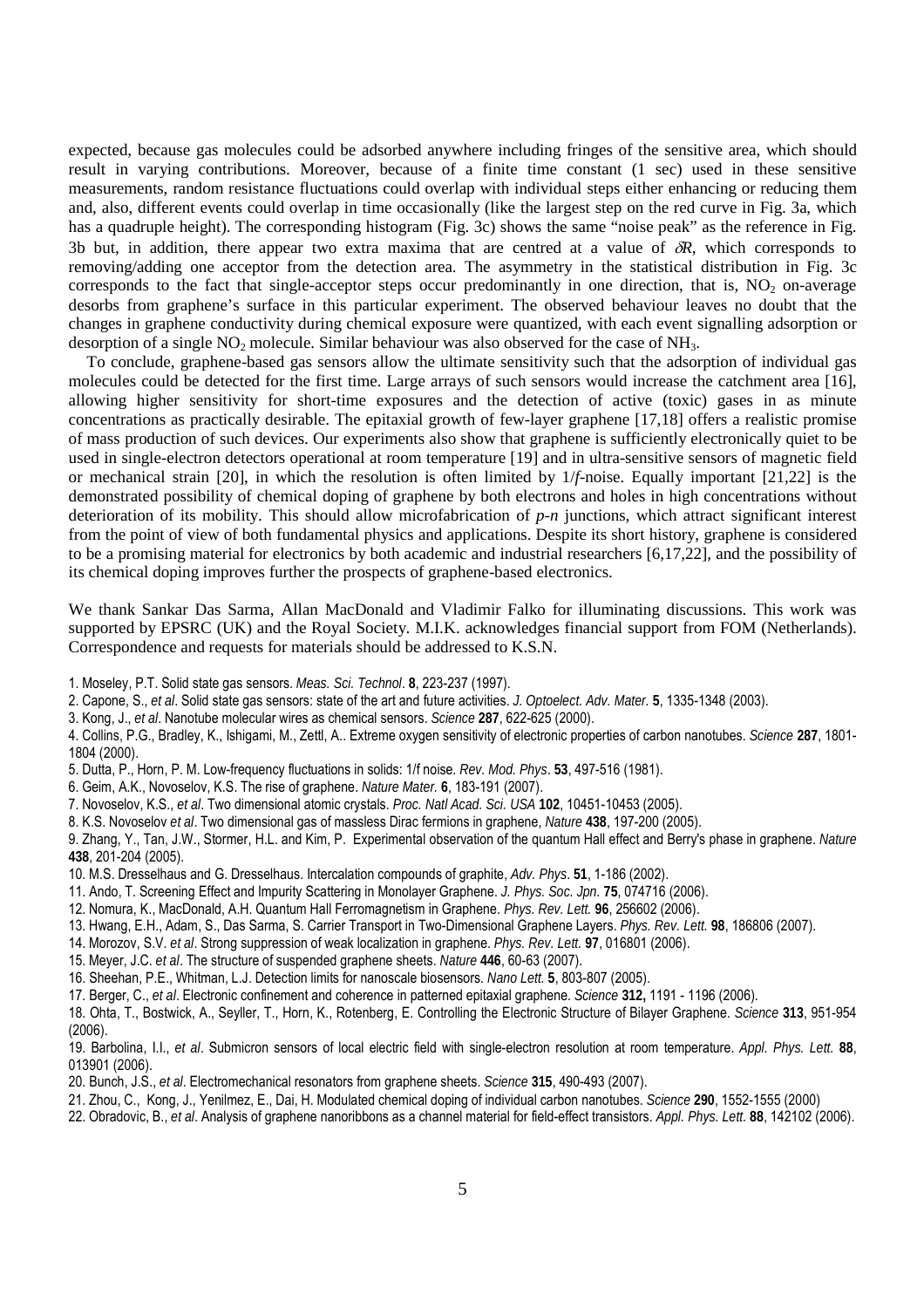## **SUPPLEMENTARY INFORMATION**

#### **Experimental Procedures**

We employed low-frequency (30 to 300 Hz) lock-in measurements and used relatively high driving currents of  $\approx$ 30  $\mu$ A/ $\mu$ m. The latter suppressed any voltage noise, so that the remaining fluctuations in the measured resistance were intrinsic, that is, due to thermal switching of unstable defects [5]. Switching defects are known to lead to telegraph noise or, if many such defects are present, to 1/*f*-noise, which fundamentally limits the sensitivity of all thin-film sensors at room temperature [5]. In this respect, graphene devices were found to exhibit an exceptionally low level of intrinsic noise, as compared to any other detector based on charge sensitivity (see [19] and references therein). The lowest level of noise was found in devices with the highest mobility  $(>10,000 \text{ cm}^2/\text{Vs})$  and the lowest contact resistance. Sensors made from few-layer graphene (3 to 5 layers) were most electrically quiet, probably because their contact resistance could be as low as  $\approx$ 50 Ohm, as compared with typically ≈1kOhm for our single-layer devices.

To maximize the sensitivity, we tested various regimes and various device's sizes. The maximum signal-to-noise ratio was found for the Hall geometry and measurements at low doping  $(<10^{11}cm^{-2}$  or  $|V_g|<1$ V). In this regime,



Figure S1. Statistical distribution of step heights δ*R* in a (5- 7)-layer device during its exposure to pure helium (**a**) and a small leak (10<sup>-3</sup>mbar⋅l/s) of NO<sub>2</sub> diluted in a concentration of 1 ppm (**b**). An example of the raw data is shown by the blue curve in Fig. 3a. Red and blue bars indicate steps in the opposite directions (desorption and adsorption events, respectively). The histogram in (**a)** was first fitted by a Gaussian curve (green). Then, assuming that the noise peak does not change, the remaining statistical distribution was fitted by 4 Gaussian curves (black) allowing all four amplitudes and positions to be chosen automatically by the Origin-7.0 fitting routine. The resulting total of 5 Gaussians accurately fits the whole distribution (grey curve). Three Gaussians also give a reasonable (but less perfect) fit with extra peaks centred at ±0.05Ohm.

the noise in terms of Ohms was not at its lowest but this was compensated by the steepest response in  $\rho_{xy}$ to an induced electric charge (see the lower inset in Fig. 1a). The optimum size was found to be  $\approx$ 1µm. Smaller devices exhibited higher 1/*f*-noise (presumably due to defects at sample edges), whereas larger sizes lead to smaller relative changes in  $\rho_{xy}$  in response to the same number of electrons. As an indicator of sufficiently low noise we used the possibility to detect changes with varying gate voltage by less than 1mV. This corresponds to changes of less than one elementary charge *e* inside the sensitive area of the Hall cross of  $1x1\mu m^2$  in size.

#### **Statistical Distribution of Single-Molecule Steps**

To complement the histograms in Fig. 3 and demonstrate their generality, Fig. S1 shows another example of a histogram for step-like changes in  $\rho_{\text{av}}$ . These data were obtained for a different device, in a different magnetic field (*B*=4T) and during graphene's exposure to  $NO<sub>2</sub>$ , that is, for the regime of average adsorption, rather than desorption shown in Fig. 3. The 50 times smaller value of the singleelectron steps ( $\approx 0.05$  Ohm) in this case is due to thicker graphene (5-7 layers), smaller *B* and a wider transition region near the neutrality point, which leads to less steep changes in  $\rho_{xy}$  as a function of *n*. This value of  $\approx 0.05$  Ohm was again calibrated using changes in  $V_g$  by  $\approx$ 1.4mV, which adds 1*e* to the Hall cross area of  $1\mu m^2$ . Due to the weaker response, there is a broad "noise" peak that dominates the statistical distributions in both cases, with and without  $NO<sub>2</sub>$ exposure. However, it is clear that when the device was exposed to  $NO<sub>2</sub>$ , the statistical distribution became much wider, asymmetric with side wings and cannot be fitted by a single Gaussian. The changes caused by  $NO<sub>2</sub>$  exposure can only be fitted by adding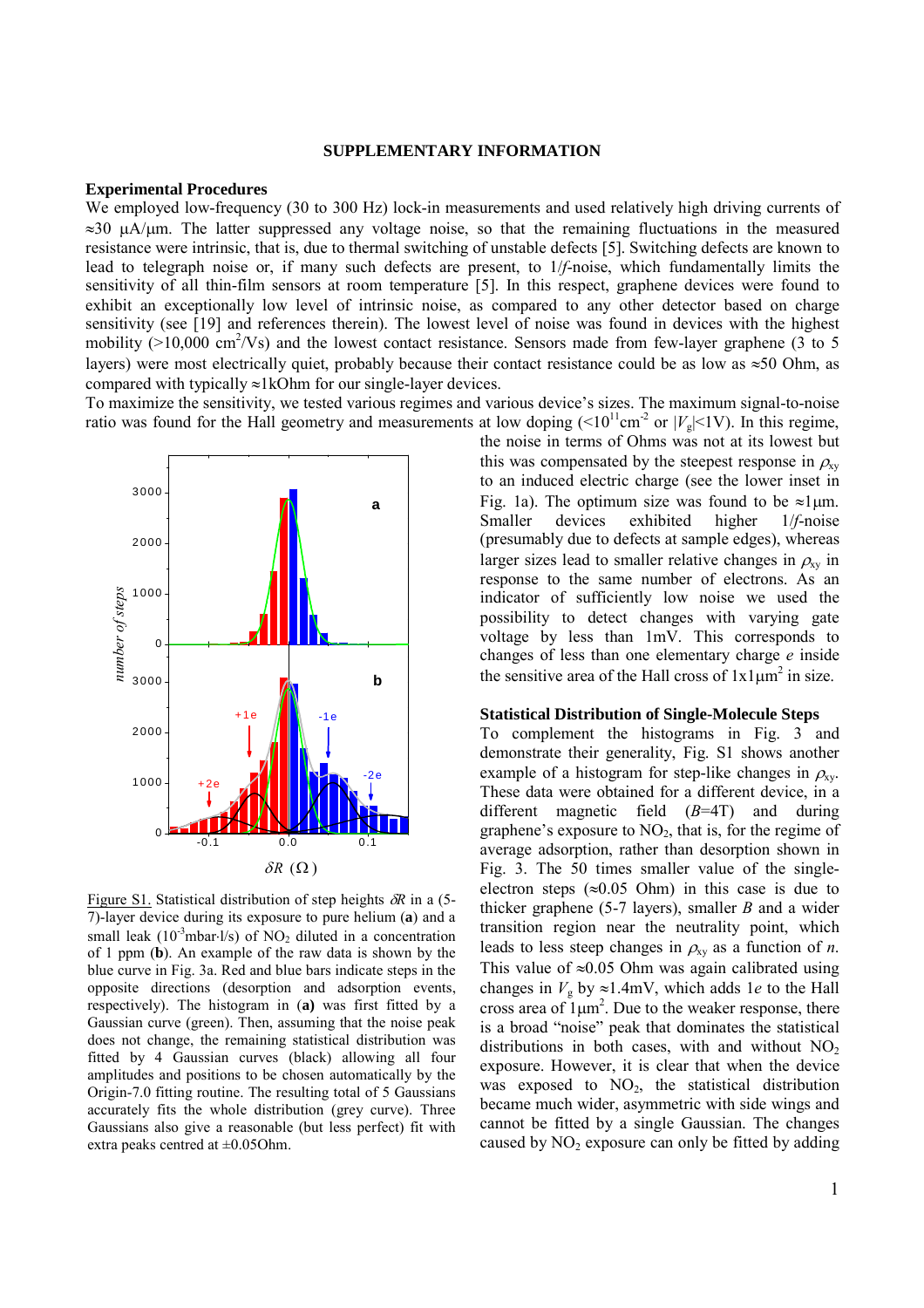two additional Gaussian peaks for both negative and positive δ*R*. However, the automated fitting procedures favour four additional peaks centred at ≈0.05 and 0.1 Ohm, which exactly corresponds to the transfer of *e* and 2*e*. The 2*e*-peak is consistent with events where individual adsorption/desorption steps were not time-resolved and resulted in steps of the double height. The observed asymmetry in the histogram corresponds to the fact that large steps occur predominantly in one direction, that is, the adsorption is stronger than desorption, and graphene's doping gradually increases with time (compare with the asymmetry in Fig. 3c).

## **Accumulation of chemical doping**

We found that our graphene devices did not exhibit the saturation in the detected signal during long exposures to small (ppm) concentrations *C* of active gases. This means that the effect of chemical doping in graphene is cumulative. In the particular experiment shown in Fig. 1b, the apparent saturation observed in region II was found to be caused by a limited amount of gas molecules able to reach the micron-sized sensitive area, because of the competition with other, much larger adsorbing areas in the experimental setup. This is in good agreement with the theory of chemical detectors of a finite size [16]. Figure S2 illustrates the accumulation effect by showing changes in  $\rho_{xx}$  and  $\rho_{xy}$  as a function of exposure time *t* for the same sensor as in Fig. 1b but exposed to a constant flow of  $NO_2$  and  $NH_3$  (in ppm concentrations) rather than to a limited volume of these chemicals as it was the case of Fig. 1b of the main text. In Fig. S2, graphene's doping continues to increase with time *t* because of the continuous supply of active molecules into the sensitive area (in contrast to the experiment shown in Fig. 1). Within an hour, the device's resistivity changed by 300%. Longer exposures and high *C* allowed us to reach a doping level up to  $\approx 2x10^{13}$ cm<sup>-2</sup>. Note that the behaviour in Fig. S2 clearly resembles the corresponding dependences in the lower inset of Fig. 1a but charge carriers in Fig. S2 are induced by chemical rather than electric-field doping. The observed accumulation effect yields that the detection limits for graphene sensors can be exceedingly small during long exposures that allow a sufficient amount of gas molecules to be adsorbed



Figure S2. Accumulation of dopants on graphene. Changes in the longitudinal ( $\rho_{xx}$ ) and Hall ( $\rho_{xy}$ ) resistivity of graphene exposed to a continuous supply of stronglydiluted  $NH<sub>3</sub>$  (right part). After the exposure, the device was annealed close to the pristine state and then exposed to  $NO<sub>2</sub>$  in exactly the same fashion (left part). Here, measurements of both  $\rho_{xx}$  and  $\rho_{xy}$  were carried out in field *B*=1T.

within the sensitive area. Alternatively, large arrays of such sensors would increase the catchment area and should allow a much higher sensitivity also for shorttime exposures [16].

The mechanism of chemical doping in graphene is expected to be similar to the one in carbon nanotubes. Unfortunately, the latter remains unexplained and still controversial, being attributed to either charge transfer or changes in scattering rates or changes in contact resistance [3,S1,S2,S3,S4]. Our geometry of four-probe measurements rules out any effect due to electrical contacts, whereas the mobility measurements prove that the charge transfer is the dominant mechanism of chemical sensing. Also, it is believed that the presence of a substrate can be important for chemical sensing in carbon nanotubes. We cannot exclude such influence, although this is rather unlikely for flat graphene, where doping mostly occurs from the top. We also note that hydrocarbon residues on graphene's surface (including remains of electron-beam resist) are practically unavoidable, and we believe that such polymers may effectively "functionalize" graphene, acting as both adsorption sites and intermediaries in charge transfer (see further).

## **Constant mobility of charge carriers with increasing chemical doping**

No noticeable changes in  $\mu$  with increasing chemical doping were observed in our experiments, as discussed in the main text. In order to estimate quantitatively the extent, to which chemical doping may influence carrier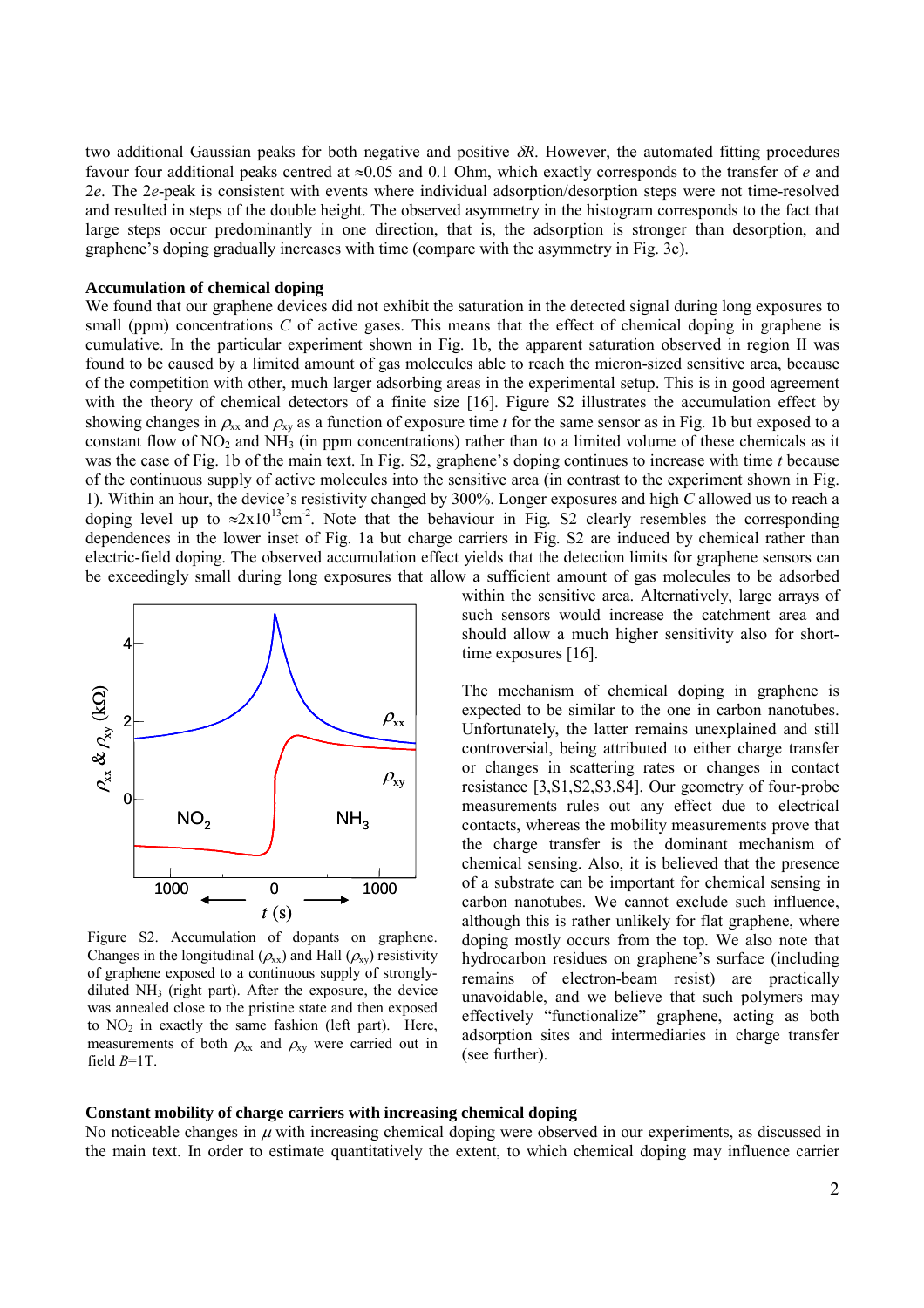

Figure S3. Changes in carrier mobility with increasing the concentration of acceptors induced by  $NO<sub>2</sub>$  doping

mobility in graphene, we used the following analysis (see Fig. S3). For each level of chemical doping, we measured the dependence of  $\sigma$  on  $V_g$ (such as in Fig. 2) and the Hall effect in  $B = 1T$ . The latter allowed us to find gate voltages that correspond exactly the same total concentration  $n_t = B/e \rho_{xy}$  which combines the concentrations induced by chemical (*N*<sub>i</sub>) and electric-field  $(n=\alpha V_g)$  doping. For example, the symbols in Fig. 2 indicate  $n_t \approx 2.7 \times 10^{12}$  cm<sup>-2</sup>. The fact that, for the same  $n_t$ ,  $\sigma$  remains unchanged, independently of chemical doping, (Fig. 2) yields that the Hall mobility  $\mu = \rho_{xy}/\rho_{xx}B = \sigma / en_t$  does not change. Furthermore, we also calculated the field-effect mobility defined as  $\mu = \Delta \sigma / \Delta n$ . To this end, the curves were first fitted by linear dependences over an interval of ±10V. From the found slopes  $\Delta \sigma / \Delta V_g$ , we extracted the field-effect mobility  $\mu = \Delta \sigma \neq \alpha \Delta V_g$ . An example of the latter for the same  $n_t$  $\approx$ 2.7x10<sup>12</sup> cm<sup>-2</sup> is plotted as a function of *N*<sub>i</sub> in Fig. S3.

Figs 2 and S3 show that both Hall and field-effect  $\mu$  were practically independent of chemical doping. Only for  $N_i$  >>10<sup>12</sup>cm<sup>-2</sup>, we usually found notable changes in the shape of  $\sigma(V_g)$ -curves, which often became rather deformed. The latter effect remains to be understood, which unfortunately does not allow us to draw quantitative conclusions about the exact behaviour of  $\mu$  at very high chemical doping. However, even for  $\Delta n \approx 10^{13}$  cm<sup>-2</sup>, we observed the electric-field mobility exceeding 2,000 cm<sup>2</sup>/Vs, which puts only the lower limit on  $\mu$  at such high doping. Also, note a significant broadening of the transition region near NP caused by chemical doping, which is clearly seen on  $\sigma(V_0)$ -curves in Fig. 2. This broadening could in principle be attributed to an increasingly inhomogeneous distribution of dopants [6,13]. However, such a strong broadening was found to be specific for  $NO<sub>2</sub>$  and can be explained by two types of acceptor levels (monomers and dimers of  $NO<sub>2</sub>$ ) [S5]. This broadening is irrelevant for our main conclusion that graphene's mobility is unaffected by chemical doping, because  $\mu$  is defined at high *n*, away from NP [6-9].

Fig. S3 yields that charged impurities in concentration  $N_i \approx 10^{12}$  cm<sup>-2</sup> do not change mobility  $\mu \approx 5,000$  cm<sup>2</sup>/Vs within an experimental accuracy of ≈5%. This implies that, if all other sources of scattering are eliminated, such a level of chemical doping should still allow  $\mu$  as high as  $10^5$  cm<sup>2</sup>/Vs. This value is in strong disagreement (by a factor of 20) with the current theoretical estimates for scattering rates in graphene [11-13], which predict a concentration-independent mobility of  $\approx 5,000$  cm<sup>2</sup>/Vs for charged impurities in concentration  $10^{12}$  cm<sup>-2</sup>. Note that these theories take into account the Dirac-like spectrum of graphene, which already results in a strongly reduced scattering in comparison with conventional, Schrödinger-like 2D systems (see below).

There are three possible ways to reconcile the experiment and theory. First, chemical doping can neutralize ionized impurities of the opposite sign, if a mixture of donors and acceptors in a concentration of  $\approx 10^{12}$  cm<sup>-2</sup> is already present at the surface of graphene or in a substrate [S6]. In this case, mobility  $\mu$  may even temporarily increase with increasing chemical doping [S6]. However, a large experimental range of  $N_i$  over which  $\mu$  remains practically unaffected for both electron and hole conductivities (and remains relatively high at  $N_i > 10^{13}$  cm<sup>-2</sup>) seems to rule out this mechanism as dominant in our case. Second, absorption sites can be at sample edges or at some distance above a graphene sheet. The former is unlikely for the lack of a sufficient number of broken bonds to accommodate all the dopants along the edges. However, we cannot rule out that a hydrocarbon residue can somehow act as a transfer medium, providing an increased distance between adsorbed impurities and graphene. Indeed, even though our devices were thoroughly cleaned after microfabrication procedures, a thin polymer layer (of about 1nm thick) was observed in AFM and some TEM measurements. This separation is however insufficient  $[12,13]$  to explain the observed reduction in scattering rates by a factor of  $>20$ . The third possibility is due to absorbed water above or below a graphene sheet, which has a huge dielectric constant  $\varepsilon_w = 80$  and can provide additional screening [S7]. Indeed, when calculating scattering rates in graphene, it is normally assumed that graphene is neighboured by vacuum and SiO<sub>2</sub>, a space with an effective dielectric constant  $\varepsilon_{\rm eff} = (\varepsilon_{\rm SiO2} + 1)/2$  $\approx$ 2.5 [12,13]. We argue that the presence of a few-nm-thick layer of absorbed water can dramatically increase  $\varepsilon_{eff}$ and suppress the scattering contribution of charged impurities below the current detection limit.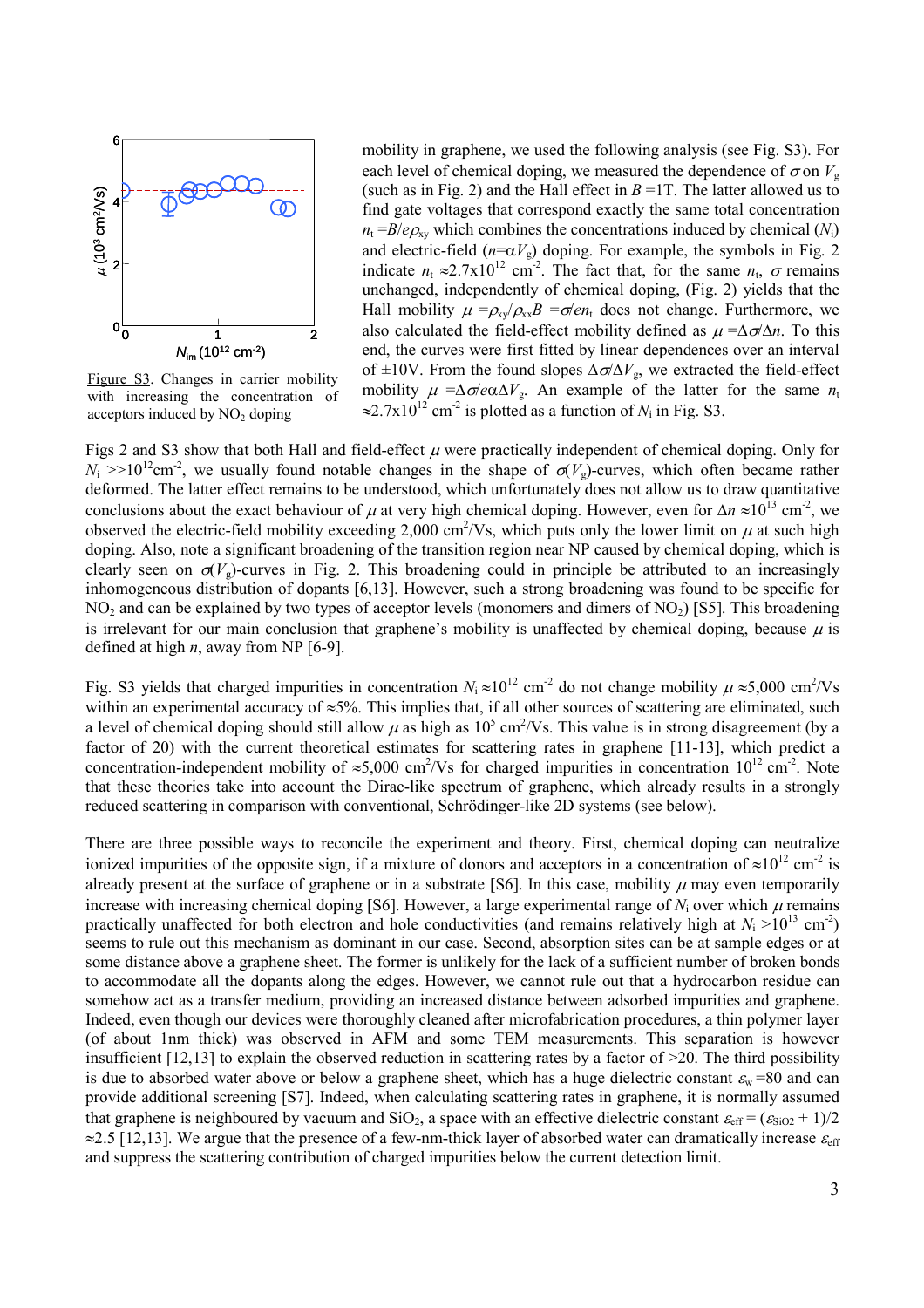It is well known that, unless heated at several hundred C° in high vacuum, all surfaces are covered with absorbed water. For example,  $SiO<sub>2</sub>$  is normally covered by 2 to 3 nm of water, even in vacuum [S8]. Our analysis of the corresponding electrostatic problem shows that the effective dielectric constant for a graphene sheet that is neighboured by an additional layer of absorbed water with thickness *D* can be described by  $\varepsilon_{\text{eff}}(k) \approx [\varepsilon_{\text{SiO2}} + 1]$  $+\varepsilon_{w}\tanh(k_{F}D)/2$  where  $k_{F}$  is the Fermi wave vector. For a typical concentration of  $10^{12}$  cm<sup>-2</sup>,  $\varepsilon_{eff} \approx 10$  and 22 for  $D = 1$  and 3nm, respectively. As the scattering rate by charged impurities depends quadratically on  $\varepsilon_{\text{eff}}$ , this additional dielectric screening is sufficient to explain the observed constant mobility with increasing chemical doping. The use of water as a dielectric media suppressing scattering in graphene is an interesting effect that can be used in future to improve the electronic quality of graphene devices.

#### **On alternative mechanism limiting carrier mobility in graphene**

Our experiments and discussion above show that charged impurities are unlikely to be dominant scatterers in the existing graphene samples. Below we suggest an alternative temperature-independent scattering mechanism but let us first review other possibilities.

It has been shown that scattering on a short-range potential with a radius  $R \approx a$  results in low excess resistivity  $\rho$  $\approx (h/4e^2)N_iR^2$  where *a* is the interatomic distance [11-13, S9]. This scattering mechanism can be neglected for any feasible concentration of short-range impurities. Note that, in a normal 2D electron system with a parabolic spectrum, the same concentration of short-range impurities leads to a much higher resistivity  $\rho$  $\approx (h/4e^2)(N_i/n) \ln^2(R/\lambda)$  [S10]. One can understand so little scattering on a short-range potential in graphene by using an analogy with the diffraction of light on small obstacles, which becomes inefficient for wavelengths  $\lambda$  $>>R$ . This analogy with light is inapplicable for 2D Schrödinger-like electrons because in the latter case a shortrange potential always leads to a resonant-like scattering [S9,S10]. On the contrary, for 2D Dirac fermions, the scattering becomes efficient only if an impurity has a bound level at the same energy as that of incident fermions [S9], which would be unusual for graphene because of the Klein tunnelling [6].

To explain the observed values of  $\mu$  in graphene and, particularly, its practically constant value with increasing  $V<sub>g</sub>$  [6-9], a scattering on a long-range Coulomb potential due to charged impurities was invoked [11-13]. Coulomb impurities in a 2D gas of Dirac fermions result in its resistivity  $\rho \approx \alpha (h/4e^2)(N_i/n)$  where the coefficient  $\alpha$  is predicted to be ≈0.2 [13], which yields  $\mu \approx 5,000$  cm<sup>2</sup>/Vs for  $N_i \approx 10^{12}$  cm<sup>-2</sup>. As discussed in the previous section, our experiments prove that chemical doping at  $N_i \approx 10^{12}$  cm<sup>-2</sup> should allow  $\mu \approx 10^5$  cm<sup>2</sup>/Vs, which casts serious doubts that ionized impurities are currently a limiting factor for  $\mu$  in graphene.

Therefore, it is sensible to consider alternative scattering mechanisms. To this end, it was experimentally found that graphene is not flat but exhibits random nm-size ripples that involve a large elastic strain of ≈1% [14,15]. The influence of such ripples on  $\rho$  has not been discussed so far but it was shown that the associated elastic strain effectively results in random vector [6,14] and electric [S11] potentials. The induced vector potential is equivalent to a random sign-changing *B* exceeding 1 Tesla, which was shown to be sufficient for suppressing weak localization corrections in graphene [6,14]. Below, we show that this random *B* can induce significant scattering (also, see [S12]).

#### **Resistivity of a rippled graphene sheet**

Applying the standard procedures for calculating the mean-free time *τ* [11-13,S8-S10] but now for the case of a scattering potential with a spinor structure  $\vec{V}\vec{\sigma}$ , one can write

$$
\frac{1}{\tau} \approx \frac{2\pi}{\hbar} N(E_{F}) \langle \vec{V}_{\bar{q}} \vec{V}_{-\bar{q}} \rangle_{q \approx k_{F}}
$$
 (S1)

where  $N(E_F)$  is the density of states at the Fermi energy and *q* the wave vector. For a curved surface with the fluctuating height  $h(x, y)$  counted from the average plane  $z = 0$ , the vector potential is proportional to in-plane deformations and, thus, quadratic in the derivatives *y h x h* ∂ ∂ ∂  $\frac{\partial h}{\partial \theta}$ ,  $\frac{\partial h}{\partial \theta}$  (explicit expressions can be found in [S9]; see

equations (2)-(5)). This leads to the following expression

$$
\left\langle \vec{V}_{\vec{q}} \vec{V}_{-\vec{q}} \right\rangle \approx \left( \frac{\hbar v_F}{a} \right)^2 \sum_{\vec{q}, \vec{q}_2} \left\langle h_{\vec{q}-\vec{q}_1} h_{\vec{q}_1} h_{-\vec{q}_1 \cdot \vec{q}_2} h_{-\vec{q}_2} \right\rangle \left[ (\vec{q}-\vec{q}_1) \cdot \vec{q}_1 \right] \left[ (\vec{q}-\vec{q}_2) \cdot \vec{q}_2 \right]
$$
(S2)

4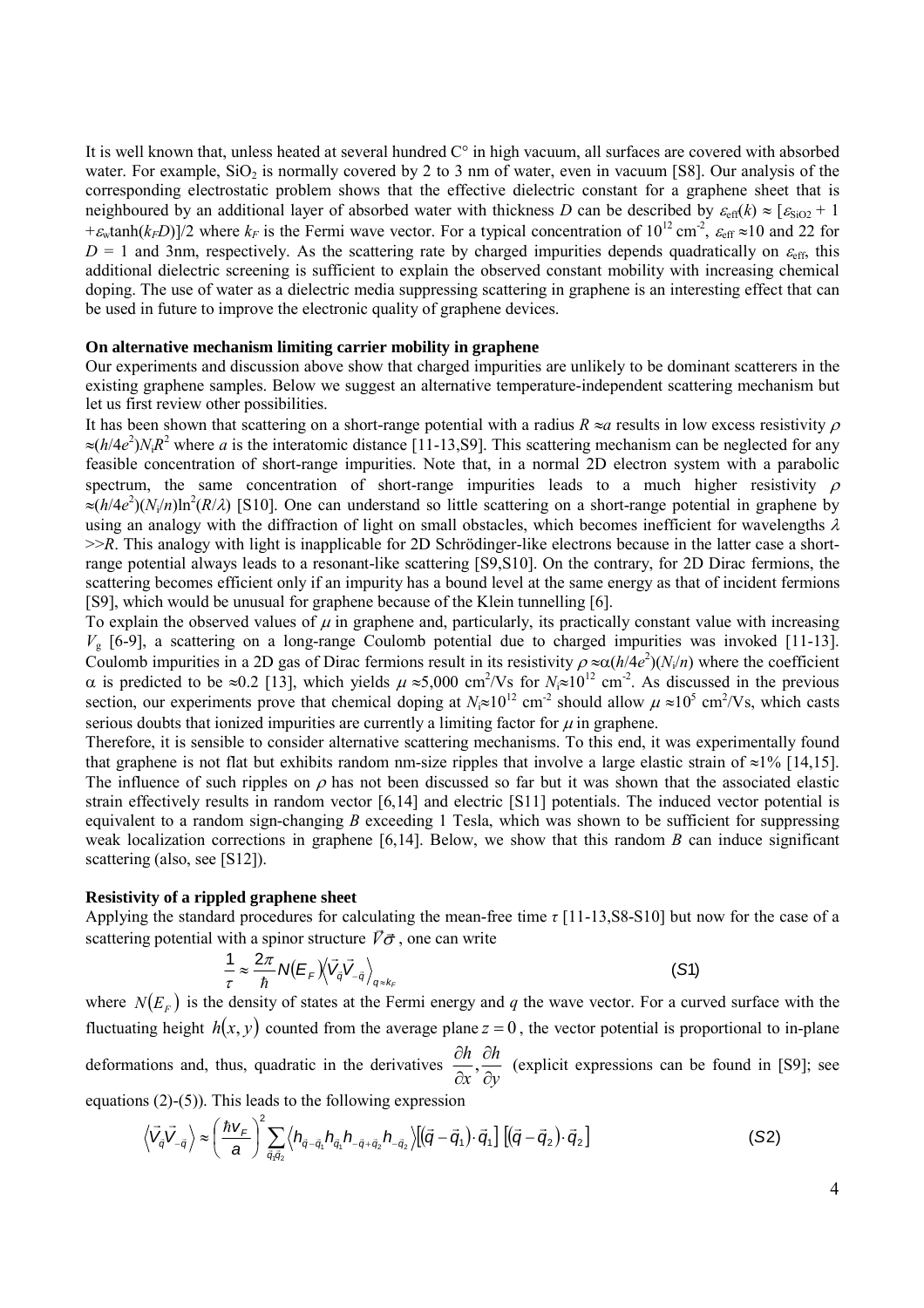where  $v_F$  is the Fermi velocity, *a* the lattice constant and  $h_a$  the Fourier coefficients.

To proceed further, one needs specify the nature of ripples, because the correlation function in the right-hand side of (S2) depends on a distribution of elastic strain. To this end, we first assume that the ripples observed in graphene initially appear as a result of thermal fluctuations [S13] Then, using the standard harmonic approximation, it is straightforward to estimate (S2). Indeed, the average potential energy per bending mode  $E_q = \kappa q^4 \langle |h_q|^2 \rangle$  a should be equal to  $k_B T/2$  ( $\kappa \approx 1$ eV is the bending stiffness of graphene [S11]), which yields

$$
\left\langle \left| h_{\bar{q}} \right|^2 \right\rangle = \frac{k_B T}{\kappa q^4} \tag{S3}
$$

Note that thermal fluctuations with small *q* are extremely soft, which can lead to a crumpling instability, that is, the amplitude of fluctuations normal to the membrane plane would grow linearly with increasing the membrane size [S13]. However, an anharmonic coupling between bending and stretching modes partially suppresses the growth of such fluctuations at small *q* [S13]

$$
\left\langle \left| h_{\bar{q}} \right|^2 \right\rangle \approx \frac{1}{q^4} \left( \frac{q}{q_0} \right)^{\eta}
$$
 (S4)

where  $q_0 \approx \sqrt{b/\kappa} \approx 1/a$  is a typical cut-off vector on interatomic distances, *b* the 2D bulk modulus,  $\eta \approx 0.8$ the bending stiffness exponent [S13]. Changes in the asymptotic behaviour happen for a typical wave vector  $(k_{_B}T/\kappa)^{1/\eta}$  $q^* = q_0 (k_B T / \kappa)^{1/\eta}$ , at which expressions (S3) and (S4) become comparable. At room temperature, this yields  $q^* \approx 10^{-2} / a$ .

Our crucial assumption is that the thermodynamic distribution of ripples becomes static ("quenched") when a graphene sheet is deposited on a substrate at some quench temperature  $T<sub>a</sub>$  (300K in our case). Indeed, it is reasonable to suggest that during the deposition process graphene sticks to the substrate and cannot adopt a ripple-free configuration or follow exactly the form prescribed by substrate's own roughness [S14].

For carrier concentrations such that  $k_F \ge q^*$  (that is always the case of our measurements of  $\mu$ ), we can use (S3) for the pair correlation function and the Wick theorem for the four-*h* correlation function in (S2), which allows us to find the ripple resistivity as

$$
\rho \approx \frac{h}{4e^2} \frac{\left(k_B T_q / \kappa a\right)^2}{n} \Lambda \tag{S5}
$$

where the factor  $\Lambda$  is of order of unity for  $k_F \equiv q^*$  and weakly depends on carrier concentration (as  $\ln^2 (k_F / q^*)$ for  $k_F$   $\gg$   $q^*$ ). The above equation shows that thermodynamically-induced ripples lead to  $\mu$  practically independent on *n*, as observed experimentally. Importantly, (S5) also yields  $\mu$  of the same order of magnitude as found in graphene (one can interpret  $(k_B T_q / \kappa a)^2 \approx 10^{12}$  cm<sup>-2</sup> as an effective concentration of ripples).

Finally, we note that if ripples have an origin different from the one discussed above (for example, due to intrinsic roughness of the  $SiO<sub>2</sub>$  substrate [S14]), then in order to calculate their scattering rates, one would have to know an exact distribution of the associated strain [S15]. Furthermore, it is possible that a structural distribution of ripples is dominated by ripples with a short-range scattering potential [S14] but resistivity is still dominated by a minority of thermodynamically-induced ripples with the long-range potential that is the only efficient source of scattering in graphene.